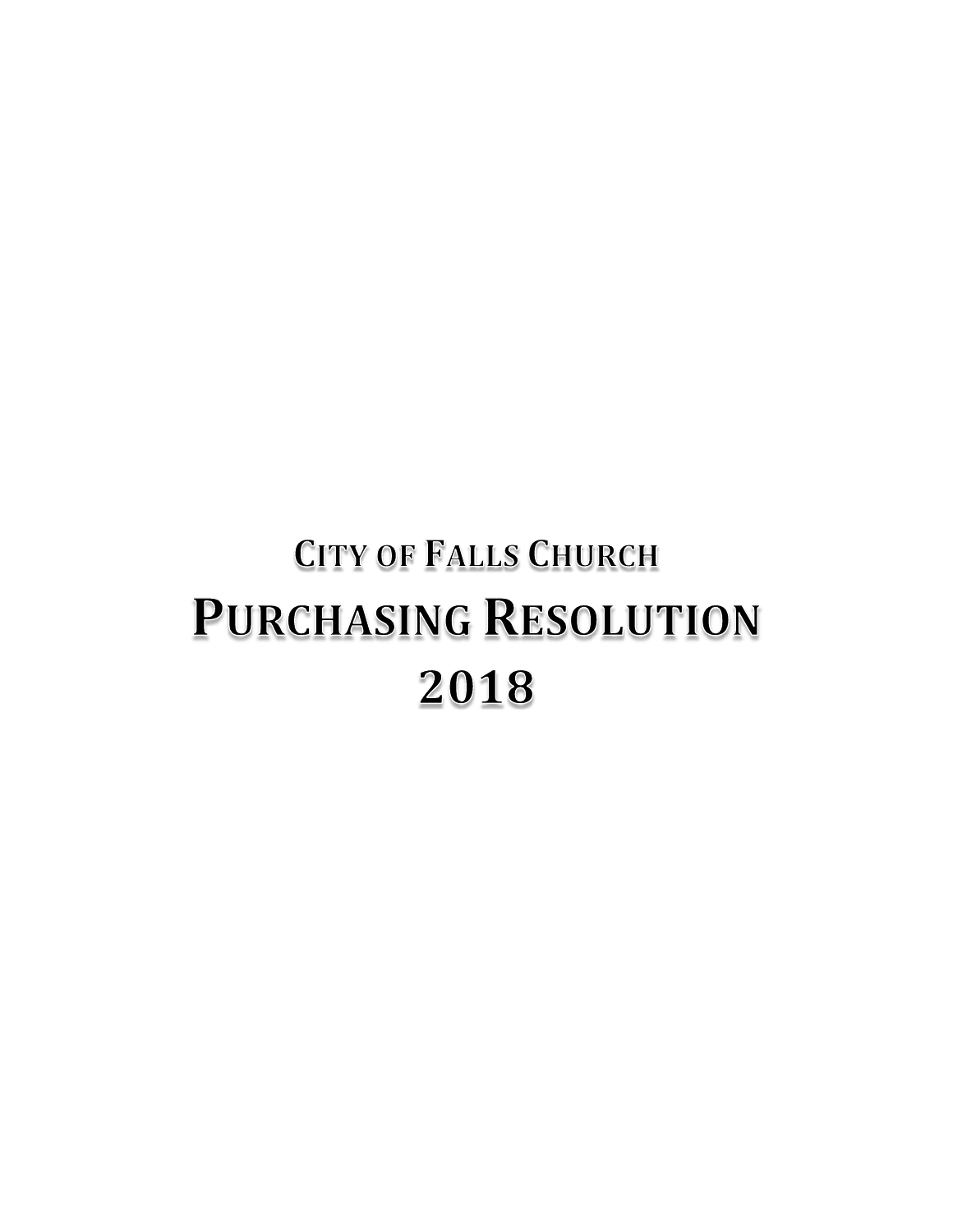#### RESOLUTION ADOPTING CITY OF FALLS CHURCH PURCHASING RESOLUTION

- WHEREAS, the City of Falls Church (City) is dedicated to securing high quality goods and services at reasonable cost while ensuring: that all purchasing actions be conducted in a fair and impartial manner with no impropriety or appearance thereof; that all qualified vendors have access to City business; and that no offeror be arbitrarily or capriciously excluded from participation in City procurement; that procurement procedures involve openness and administrative efficiency, and that the maximum feasible degree of competition is achieved; and
- WHEREAS, the Virginia Public Procurement Act ("VPPA") §2.2-4300 *et seq*. of the Code of Virginia (as amended) enunciates public policies pertaining to governmental procurement from nongovernmental sources which may or may not result in monetary consideration for either party or a third party and is applicable whether the consideration is monetary or nonmonetary and regardless of whether the public body, the contractor, or some third party is providing the consideration; and
- WHEREAS, the Code of Virginia, §15.2-1236 (as amended) requires all purchases of and contracts for supplies, materials, equipment and contractual services to be in accordance with Chapter 43 of Title 2.2 of the Code of Virginia; and
- WHEREAS, §2.2-4343 of the Code of Virginia (as amended) permits the adoption by resolution of alternative policies and procedures that are consistent with the VPPA and (i) based on competitive principles and (ii) generally applicable to procurement of goods and services, with certain exceptions; and
- WHEREAS, the attached Purchasing Resolution contains policies and procedures for procurement of goods and services in the City of Falls Church that are (i) based on competitive principles and (ii) generally applicable to procurement of goods and services; and
- WHEREAS, the Code of Virginia, §15.2-1543, empowers the City Council to employ a City Purchasing Agent and set his duties as prescribed by the Code of Virginia, §15.2-831, §15.2-1233 through §15.2-1240, and §15.2-1543; and
- WHEREAS, the Code of the City of Falls Church empowers the City's Purchasing Agent to prepare and maintain a Purchasing Manual containing detailed rules and regulations consistent with the laws of the Commonwealth of Virginia, publication of which is subject to the approval of the City Manager;

NOW, THEREFORE, BE IT RESOLVED, by the City Council of the City of Falls Church Virginia that the attached Purchasing Resolution is hereby adopted to set forth the policies for the conduct of all purchasing in the City of Falls Church (except as otherwise stipulated therein).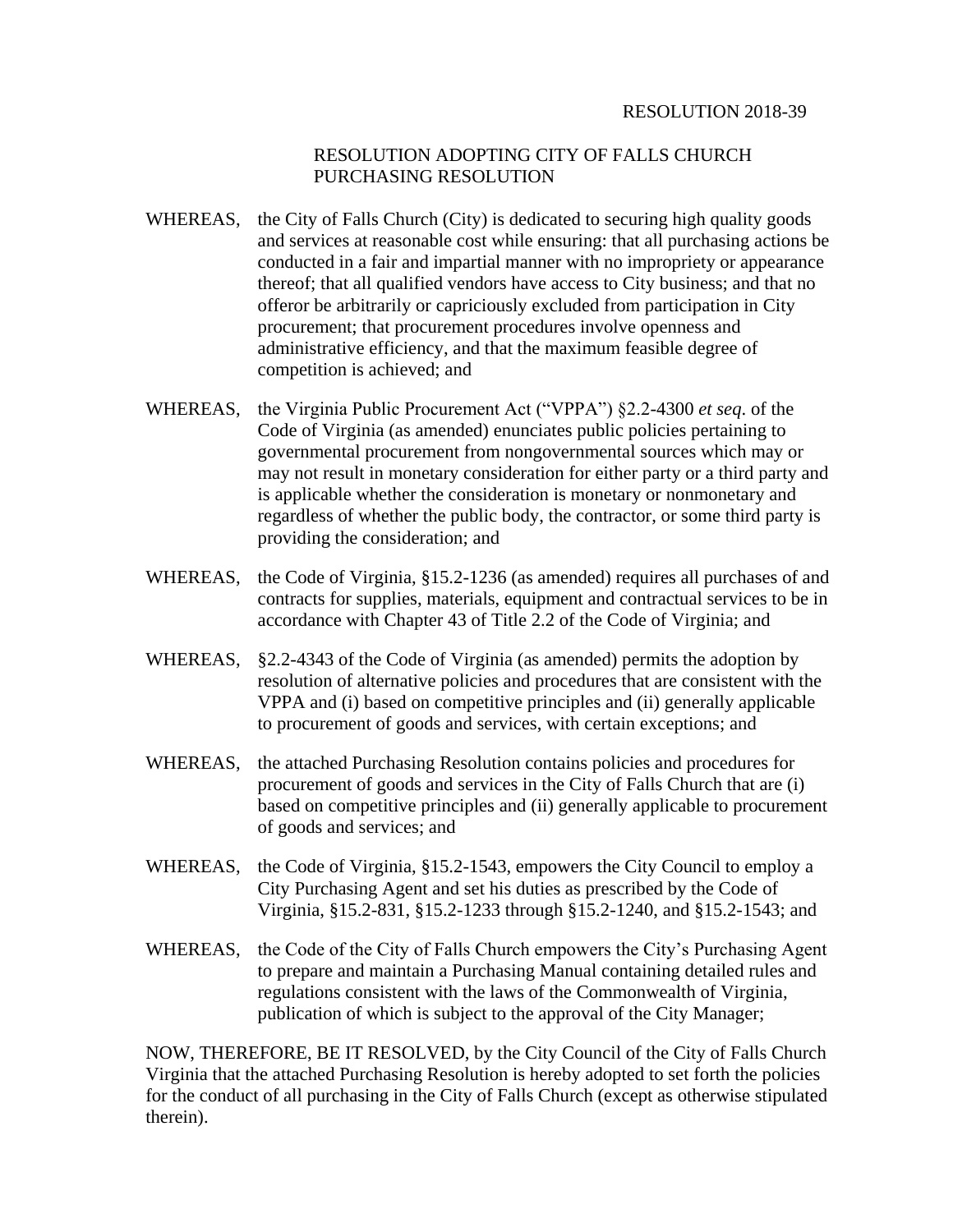Reading: 10-22-18 Adoption: 10-22-18 (TR18-38)

IN WITNESS WHEREOF, the foregoing was adopted by the City Council of the City of Falls Church, Virginia on October 22, 2018 as Resolution 2018-39.

eleste Heath

Celeste Heath City Clerk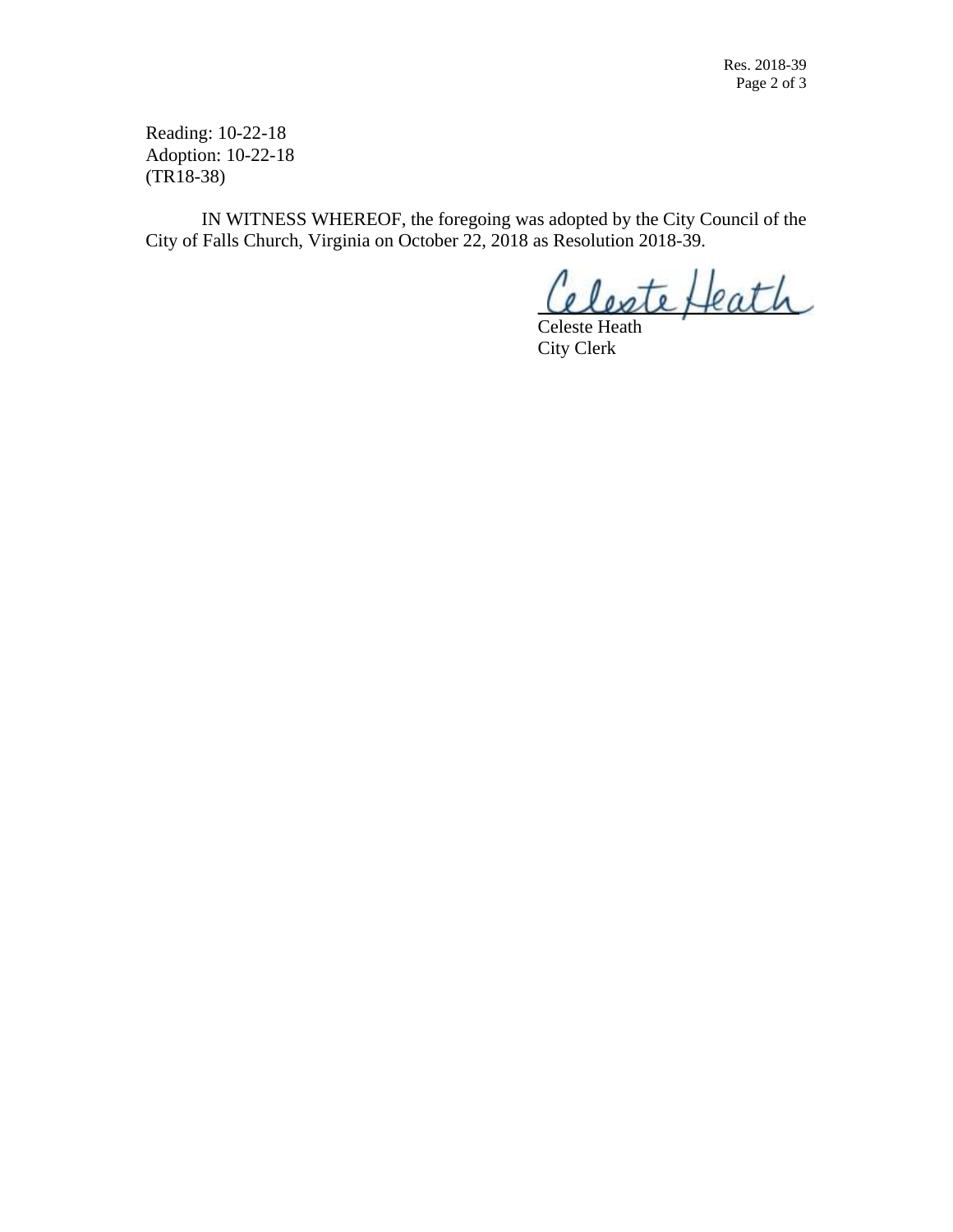# **City of Falls Church Purchasing Resolution**

*Adopted by the City of Falls Church City Council on October 22, 2018; Effective October 22, 2018.*

# **Index**

| SECTION 2. AUTHORITY AND DUTIES OF PURCHASING AGENT2             |
|------------------------------------------------------------------|
|                                                                  |
|                                                                  |
|                                                                  |
|                                                                  |
|                                                                  |
|                                                                  |
|                                                                  |
| SECTION 4. EXCEPTIONS TO THE REQUIREMENT FOR COMPETITIVE         |
|                                                                  |
| <b>SECTION 5. ENVIRONMENTAL PROCUREMENT POLICY12</b>             |
|                                                                  |
| SECTION 7. IMMIGRATION REFORM AND CONTROL ACT COMPLIANCE         |
|                                                                  |
|                                                                  |
|                                                                  |
|                                                                  |
|                                                                  |
|                                                                  |
|                                                                  |
|                                                                  |
|                                                                  |
| SECTION 1. APPEAL OF DENIAL OF WITHDRAWAL OF BID15               |
| <b>SECTION 2. APPEAL OF DETERMINATION OF NONRESPONSIBILITY15</b> |
| <b>SECTION 3. PROTEST OF AWARD OR DECISION TO AWARD15</b>        |
|                                                                  |
|                                                                  |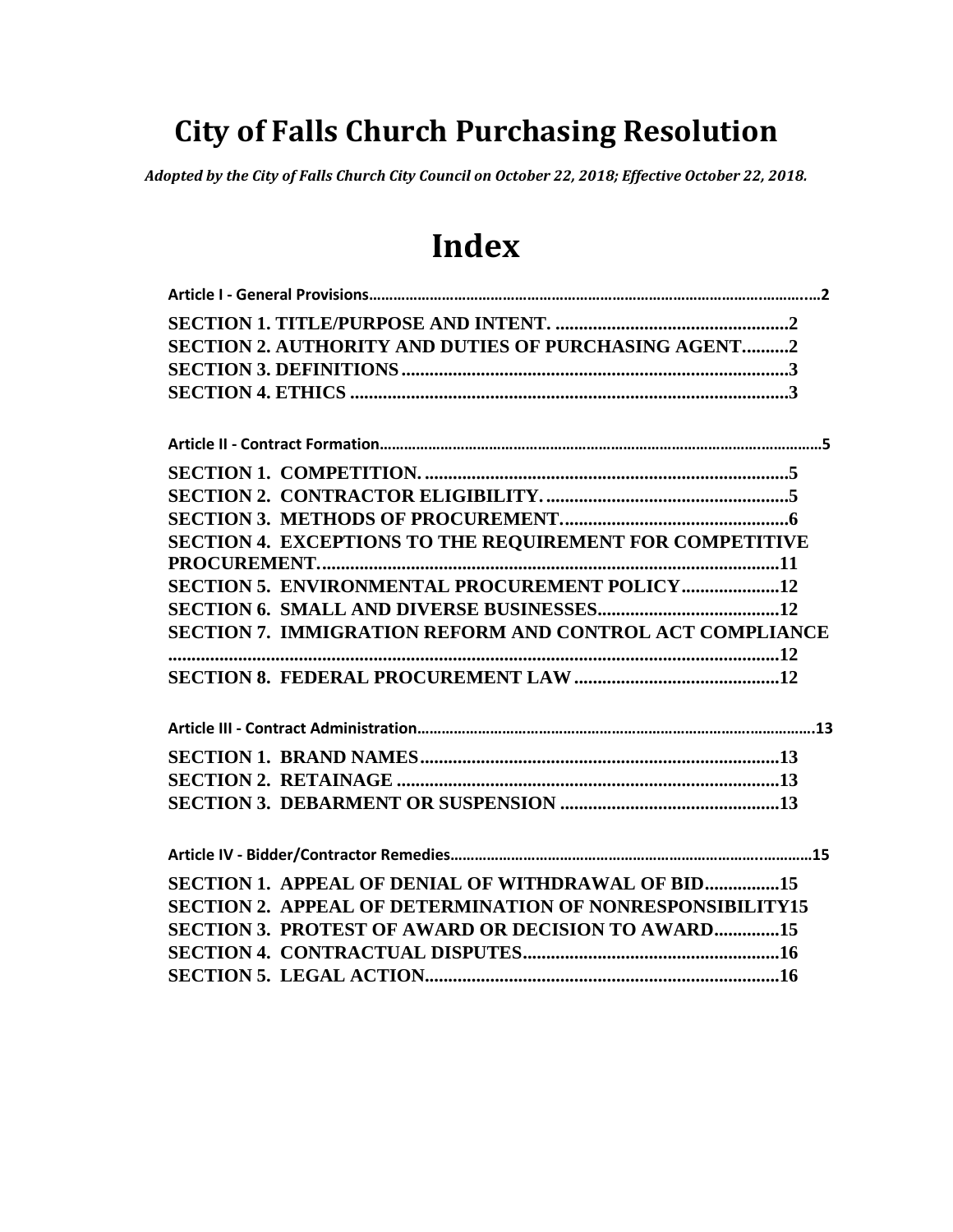# **Article I - General Provisions**

# <span id="page-4-1"></span><span id="page-4-0"></span>**SECTION 1. TITLE/PURPOSE AND INTENT.**

VPPA §2.2-4343 allows public bodies to adopt, by Resolution, alternative policies and procedures based on competitive principles and generally applicable to procurement by that body. In addition, the VPPA requires that certain procedures be adopted by Resolution; they are therefore incorporated here.

This resolution shall be known as the City of Falls Church Purchasing Resolution. The City Council of the City of Falls Church adopts this Purchasing Resolution in order that the City may obtain high quality goods and services at reasonable cost, that purchasing may be carried out in a fair and impartial manner, that all qualified vendors have access to City business and that no offeror be arbitrarily or capriciously excluded from such business.

# <span id="page-4-2"></span>**SECTION 2. AUTHORITY AND DUTIES OF PURCHASING AGENT.**

A. The City of Falls Church Purchasing Agent is a City employee within the Department of Finance.

B. The Purchasing Agent shall be responsible for the procurement of all goods, services, insurance and construction for the City of Falls Church Government and on occasion, as authorized, shall manage formal solicitations for the Falls Church City Public Schools. The Purchasing Agent is authorized to utilize the most advantageous method of contracting and the appropriate methods of procurement, subject to the requirements of the VPPA, the City Purchasing Manual, and any applicable City Council Resolutions or City policies. Although Competitive Sealed Bidding is identified by the VPPA as the primary procurement method for construction, other methods are allowable contingent upon specific conditions and written procedures

C. The primary duty of the Purchasing Agent is to carry out the principles of modern central procurement in accordance with applicable laws and regulations, this resolution, and with generally accepted professional standards in such a manner as to ensure the maximum efficiency of governmental operation, and to give City taxpayers the benefit in savings that such accepted policies and procedures are known to produce. The Purchasing Agent may delegate the authority to purchase certain supplies, goods or services to other City employees or public bodies.

D. The Purchasing Agent is authorized by City Code (Chapter 16, Article 2, Division 2, Sec. 16-58) to develop rules, regulations, policies and procedures consistent with the laws of the Commonwealth of Virginia governing the operations of City procurement. Said written policies and procedures shall be known as the City's Purchasing Manual and are subject to approval by the City Manager.

E. The Purchasing Agent shall prescribe methods and procedures for conducting transactions electronically in accordance with this Resolution and the Purchasing Manual.

F. Minor changes to the City's Purchasing Manual may be made by the Purchasing Agent without seeking the City Manager's approval. Such changes may include necessary edits that must be incorporated due to typographical or other non-substantive errors, or to changes or corrections made in the Code of Virginia.

G. The Purchasing Agent shall publish all City formal procurement solicitations as well as Sole Source and Best Practicable Means Contract Awards on the City website. The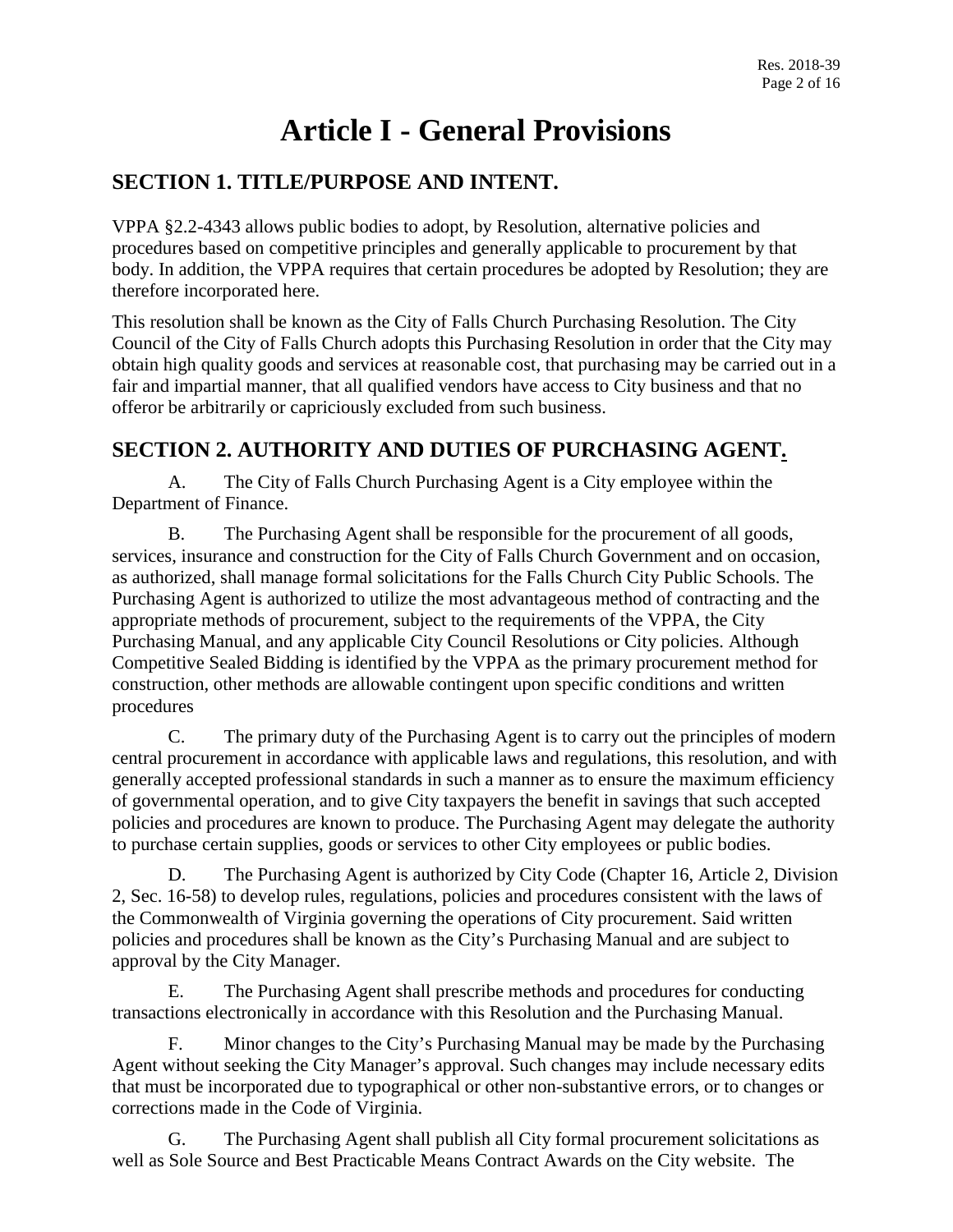Purchasing Agent may, when he finds it to be in the City's best interest, publish City formal procurement solicitations on the centralized electronic procurement website known as eVA, sponsored by the Virginia Department of General Services (DGS). The Purchasing Agent shall be responsible for the procurement of architectural, engineering and related consultant services for construction projects and contracting for City construction projects.

H. The Purchasing Agent may stipulate additional procedural requirements in writing for a specific procurement solicitation, consistent with this Purchasing Resolution and the City's *Purchasing Manual*. Any such additional requirements shall be published in writing in the respective solicitation.

I. The Purchasing Agent is authorized by City Code to sell, trade or otherwise dispose of surplus goods belonging to the City. Any such sales, trades or exchanges shall be based on competitive bidding requirements wherever practicable.

J. No City department shall permit any obsolete, surplus or damaged equipment, supplies or materials to be sold, transferred, traded, loaned or otherwise disposed of except as authorized by the Purchasing Agent. However, the Purchasing Agent may delegate authority for disposal or auction of City surplus.

K. The Purchasing Agent may establish specific procedures regarding the disposition of surplus property in the *Purchasing Manual*.

- L. The Purchasing Agent will be responsible for determining:
	- 1. Whether donations of goods and services to the City may be accepted; and
	- 2. Whether the City may be allowed to make donations of goods and services.

# <span id="page-5-0"></span>**SECTION 3. DEFINITIONS**

Terms not defined herein shall have the meaning given to them in the VPPA.

# <span id="page-5-1"></span>**SECTION 4. ETHICS**

A. The provisions of this Article shall not supersede other provisions of law including, but not limited to, the State and Local Government Conflict of Interests Act (§2.2- 3100 et seq), the Virginia Governmental Frauds Act (§18.2-498.1 et seq), and Articles 2 (§18.2- 438 et seq) and 3 (§18.2-446 et seq) of Chapter 10 of Title 18.2 of the Code of Virginia as amended. The provisions of this Article shall apply notwithstanding the fact that the conduct described may not constitute a violation of the State and Local Governmental Conflict of Interests Act.

B. The ethical obligations of City employees, officers, agents, elected officials and appointment members of governing bodies having responsibility for a procurement transaction, or any portion thereof, are set out in Virginia Code Ann. §2.2-4367, et seq, Ethics in Public Contracting, and include the following.

No City employee, officer or agent having official responsibility for a procurement transaction shall participate in that transaction on behalf of the City when the employee knows that:

1. The employee is contemporaneously employed by a bidder, offeror or contractor involved in the procurement transaction;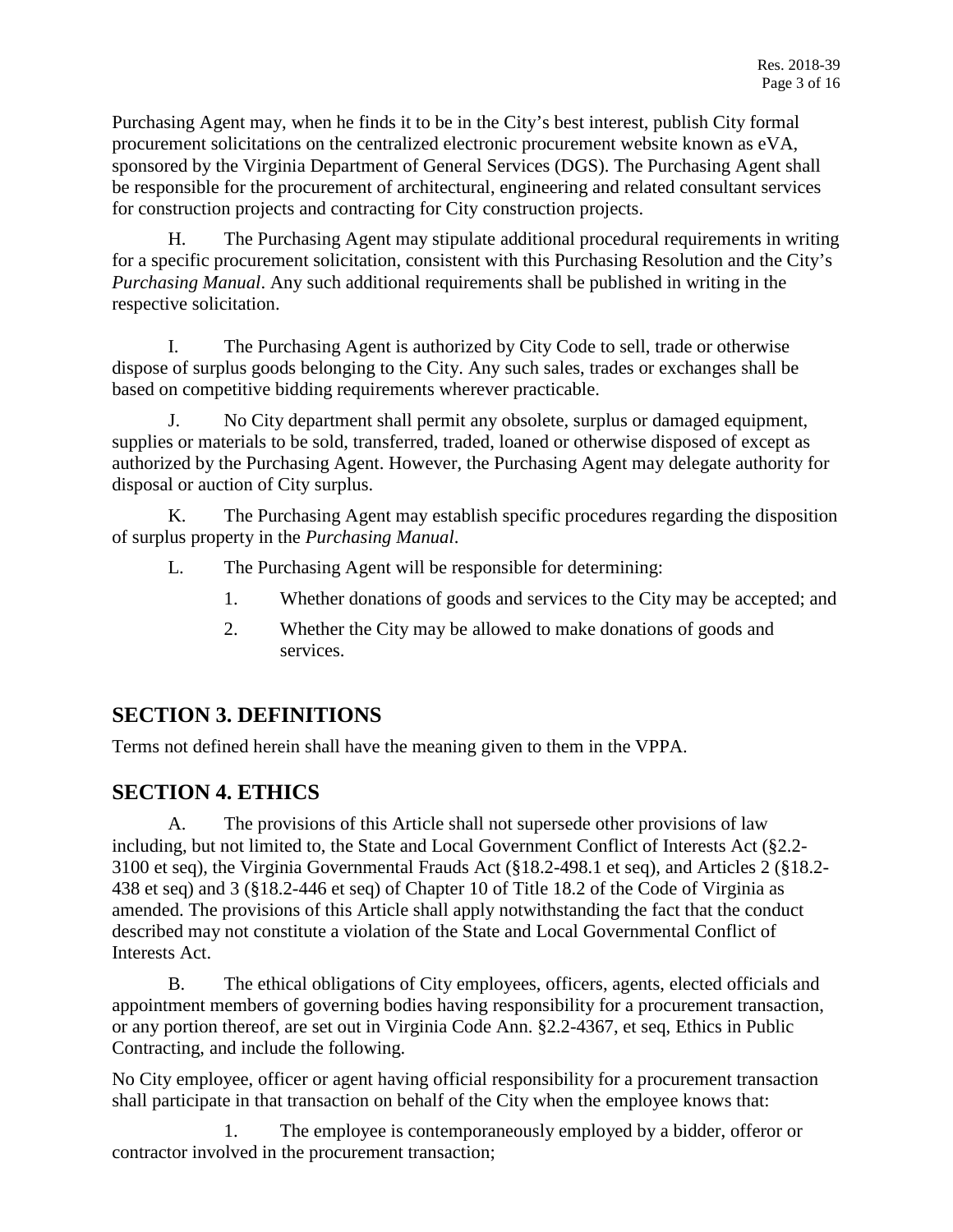2. The employee, the employee's partner, or any member of the employee's immediate family holds a position with a bidder, offeror or contractor such as an officer, director, trustee, partner or the like, or is employed in a capacity involving personal and substantial participation in the procurement transaction, or owns or controls an interest of more than five percent  $(5\%)$ ;

3. The employee, the employee's partner, or any member of the employee's immediate family has a pecuniary interest arising from the procurement transaction; or

4. The employee, the employee's partner, or any member of the employee's immediate family is in negotiation, or has an arrangement concerning, prospective employment with a bidder, offeror or contractor. (VPPA, §2.2-4369).

C. Willful violation of the Ethics in Public Contracting section of the VPPA is a Class 1 misdemeanor and upon conviction, any city employee, in addition to any other fine or penalty provided by law, shall forfeit his/her employment.

<span id="page-6-0"></span>D. No City employee, officer or agent may participate in the selection, award, or administration of a contract if he or she has a real or apparent conflict of interest. Such conflict of interest is generally defined as a financial or other interest in or a tangible personal benefit from a firm considered for a contract (Uniform Guidance 200.318(c)(1)). Said conflict of interest exists when the person is unable or appears to be unable to be impartial in conducting a procurement action due to relationships with a parent company, affiliate or subsidiary organization.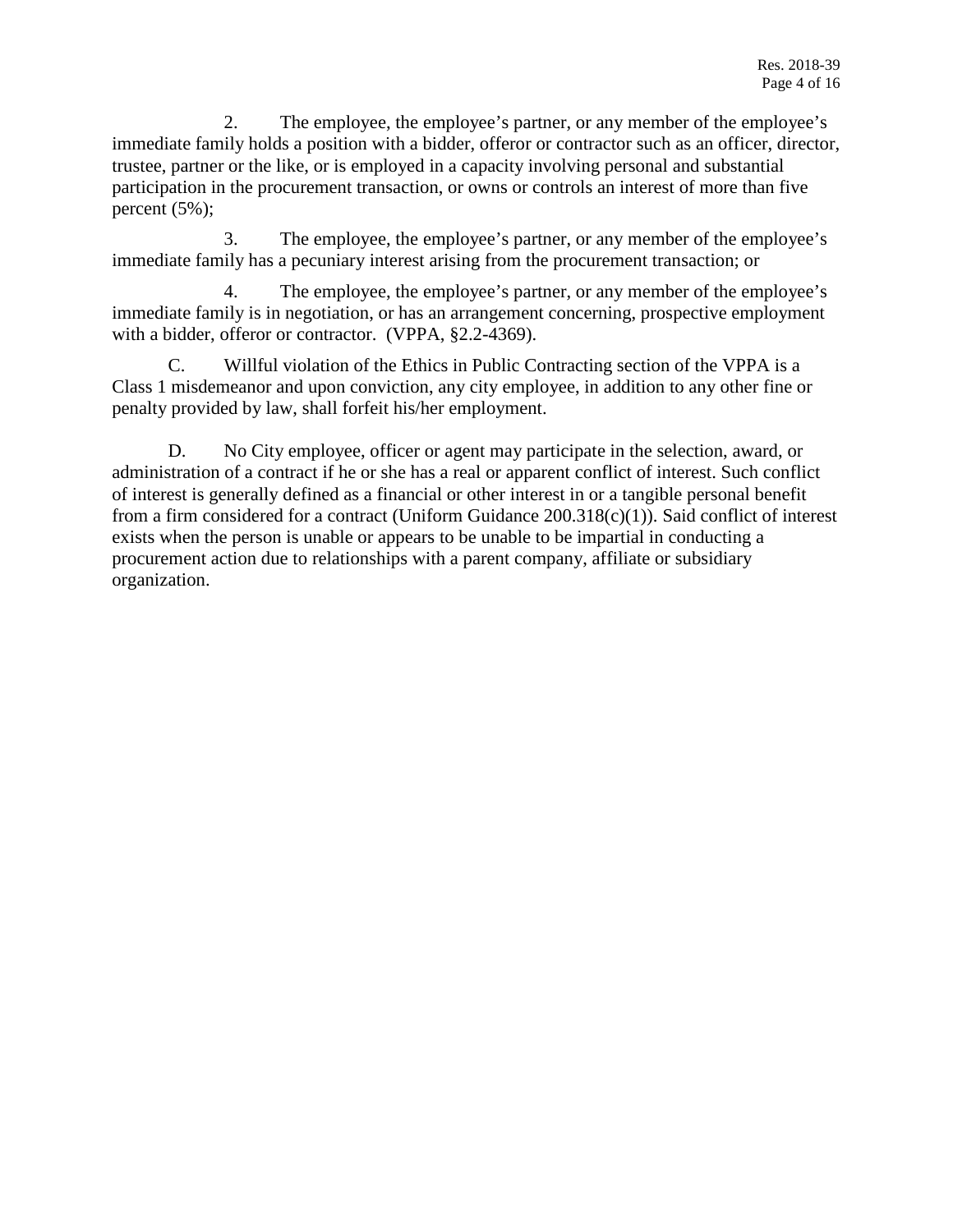# **Article II - Contract Formation**

# <span id="page-7-0"></span>**SECTION 1. COMPETITION.**

All City contracts with nongovernmental contractors for the purchase or lease of goods, or for the purchases of services, insurance, or construction, shall be awarded after a competitive sealed bidding or competitive negotiation as provided in this section, unless otherwise authorized by this Purchasing Resolution, or as provided by applicable law.

# <span id="page-7-1"></span>**SECTION 2. CONTRACTOR ELIGIBILITY.**

#### **A. ENTITIES WITH WHICH THE CITY MAY CONTRACT**

1. The City shall include in every contract exceeding \$100,000 a provision that a contractor organized as a stock or nonstock corporation, limited liability company, business trust, or limited partnership or registered as a registered limited liability partnership shall be authorized to transact business in the Commonwealth as a domestic or foreign business entity if so required by Title 13.1 or Title 50 or as otherwise required by law.

2. Pursuant to competitive sealed bidding or competitive negotiation, the City shall include in every solicitation a requirement that a bidder or offeror organized or authorized to transact business in the Commonwealth pursuant to Title 13.1 or Title 50 include in its bid or proposal the identification number issued to it by the State Corporation Commission. Any bidder or offeror that is not required to be authorized to transact business in the Commonwealth as a foreign business entity under Title 13.1 or Title 50 or as otherwise required by law shall include in its bid or proposal a statement describing why the bidder or offeror is not required to be so authorized.

3. Any bidder or offeror described in Subsection B hereof that fails to provide the required information may not receive an award unless a waiver of this requirement and the administrative policies and procedures established to implement this section is granted by the City Purchasing Agent.

4. Any business entity described in Subsection A hereof that enters into a contract with the City pursuant to this section shall not allow its existence to lapse or its certificate of authority or registration to transact business in the Commonwealth, if so required under Title 13.1 or Title 50, to be revoked or cancelled at any time during the term of the contract.

5. The City may void any contract with a business entity if the business entity fails to remain in compliance with the provisions of this section.

#### **B. PREQUALIFICATION.**

The Purchasing Agent may conduct a prequalification process in accordance with §2.2- 4317 of the VPPA. Said prequalification process is hereby adopted by Resolution and shall be compliant with the following minimal elements:

The application form for prequalification shall set forth the criteria upon which the qualifications of vendors shall be evaluated. The application form shall only request information as is appropriate for an objective evaluation of all vendors under such criteria.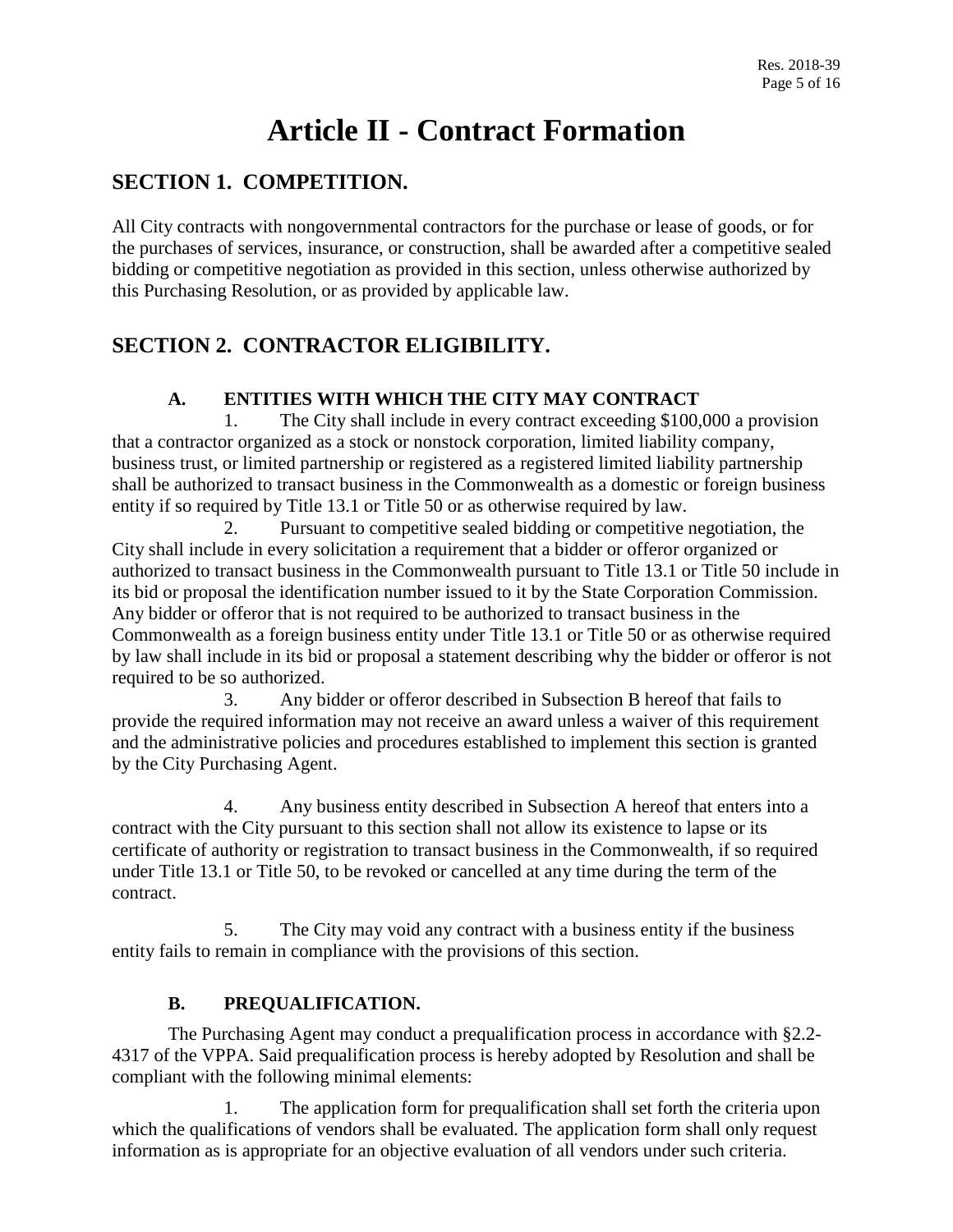2. Advance notice shall be given of the need for submission of the prequalification application and shall be sufficiently in advance of the date set for the submission of bids so as to allow the established prequalification process to be accomplished.

3. Notice of prequalification determination shall take place at least 30 days prior to the date established for the submission of bids or proposals for the related solicitation.

4. The City shall notify each vendor who has submitted a prequalification application, whether the vendor has been pre-qualified.

5. In the event that a vendor is denied prequalification, written notice to the vendor shall state the reasons for denying the vendor's pre-qualification and the factual basis of such reasons. The City's decision denying prequalification shall be final. The City may deny prequalification only based upon the deficiencies outlined in VPPA §2.2-4317.

# <span id="page-8-0"></span>**SECTION 3. METHODS OF PROCUREMENT.**

The following methods of procurement will be available to the City, for use in appropriate circumstance**:**

A. Professional services shall be procured using competitive negotiation, except as otherwise provided for in this Resolution.

B. Consultant services may be procured using competitive negotiation, except as otherwise provided for in this Resolution.

A. The City may enter into contracts with faith-based organizations for the purposes described in this Purchasing Resolution on the same basis as any other nongovernmental source, as provided in Va. Code §2.2-4343.1. The City will not (a)discriminate against a faith-based organization on the basis of the organization's religious character of (b) impose conditions that restrict the religious character of the faith-based organization, except as provided in Va. Code §2.2-4343.1.F, or impair, diminish, or discourage the exercise of religious freedom by the recipients of such goods, services, or disbursements.

B. **Best value** concepts may be considered when procuring goods, nonprofessional and consultant services, but not construction or professional services. "Professional services" means work performed by an independent contractor within the scope of the practice of accounting, actuarial services, architecture, land surveying, landscape architecture, law, dentistry, medicine, optometry, pharmacy or professional engineering. The criteria, factors, and basis for consideration of best value and the process for the consideration of best value shall be as stated in the procurement solicitation.

E. **Procurement Records** shall be maintained for all procurement activities, and shall include a detailed history of the procurement, the rationale for a chosen method of procurement, selection of contract type, contractor selection or rejection, and the basis for the contract price.

F. **Competitive Sealed Bidding** is a method of contractor selection which includes the following elements:

1. Issuance of a written Invitation for Bid containing or incorporating by reference the specifications and contractual terms and conditions applicable to the purchase. Unless the City has provided for prequalification of bidders, the Invitation for Bid shall include a statement of any requisite qualifications of potential contractors.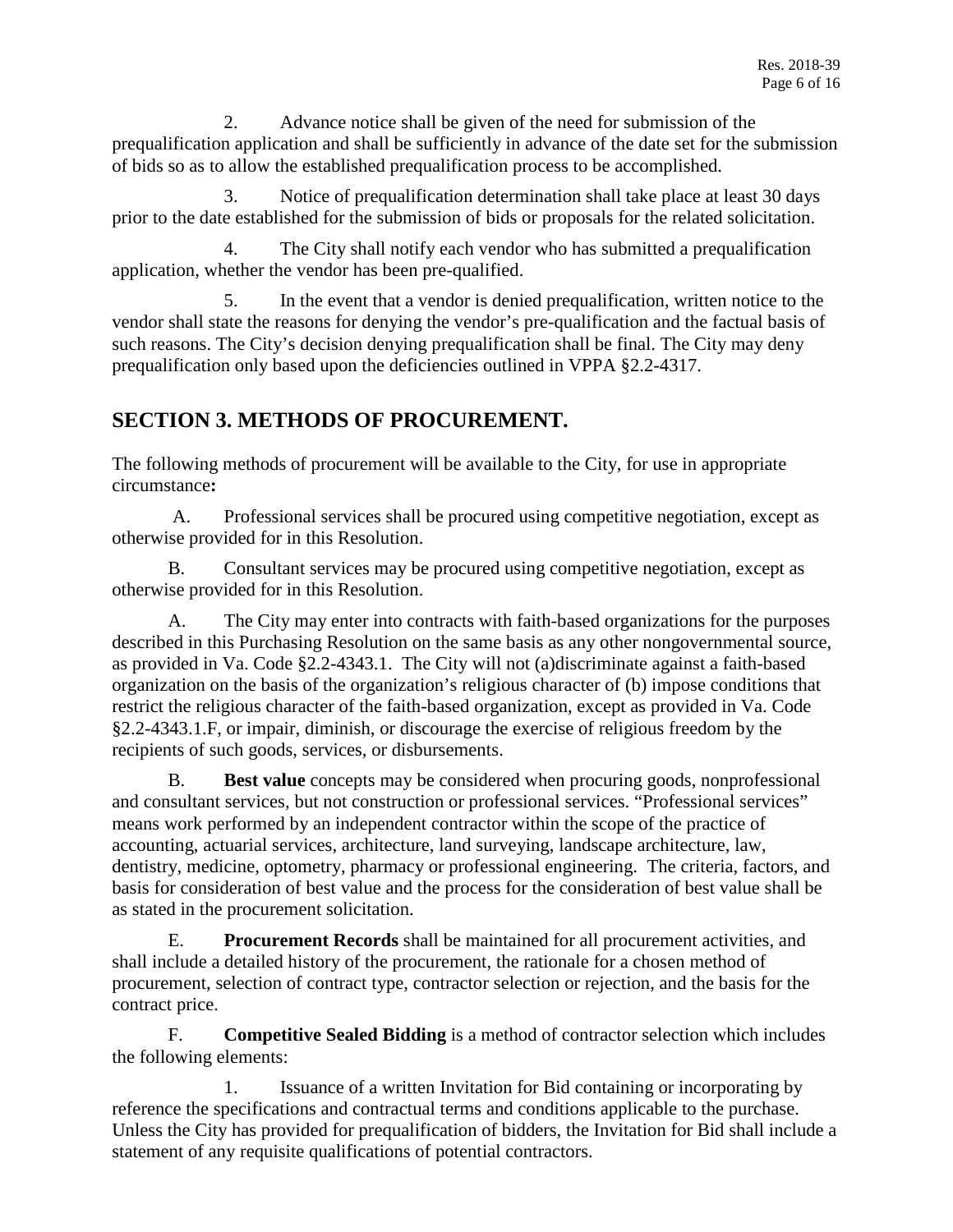2. Public notice of the Invitation for Bid at least five days prior to the date set for receipt of bids by posting in a designated public area, or publication in a newspaper of City wide circulation, or both. Public notice shall also be published on the City's web site and other appropriate web sites. In addition, bids may be solicited directly from potential vendors.

3. Public opening and posting of all bids received.

4. Evaluation of bids based upon the requirements set forth in the invitation, which in addition to pricing may include special qualifications of potential vendors, life cycle costing, value analysis, and any other criteria such as inspection, testing, quality, workmanship, delivery, and suitability for a particular purpose, which are helpful in determining acceptability.

5. Award to the lowest responsive and responsible bidder. Multiple awards may be made when so specified in the Invitation for Bid. Unless canceled or rejected, a responsive bid from the lowest responsible bidder shall be accepted as submitted except if the bid from the lowest responsible bidder exceeds available funds. In such instances, the City may, but is not required to, negotiate with the apparent low bidder to obtain a contract price within available funds. In the alternative, the City may decide not to make a contract award and may cancel the solicitation. Pursuant to VPPA §2.2-4318, the following procedures are applicable when the City decides to enter into a negotiation.

- a. The Purchasing Agent shall advise the lowest responsible bidder of the City's available funds and the permissibility of negotiation in this instance.
- b. The Purchasing Agent shall coordinate with the Department of origin for the procurement solicitation and schedule a negotiation session with the lowest responsible bidder and appropriate representative(s) of the Department of origin.
- c. The Purchasing Agent shall preside over the negotiation session and shall subsequently prepare a written Memorandum of Negotiation which details the agreed negotiated pricing, by line item as applicable. Said Memorandum of Negotiation shall be reviewed and signed by the Purchasing Agent, the Director of the Department of origin and the lowest responsible bidder.

d. When the award of contract is not made to the apparent lowest bidder, the Purchasing Agent shall so notify the bidder; a written statement detailing the reasons for such action shall be prepared by the Purchasing Agent and filed with the procurement record.

**G. Competitive Negotiation** is a method of contractor/consultant selection which includes the following elements:

1. Issuance of a written Request for Proposal indicating in general terms that which is sought to be procured, specifying the factors which will be used in evaluating the proposal indicating whether a numerical scoring system will be used in evaluation of the proposal, and containing or incorporating by reference the other applicable contractual terms and conditions, including any unique capabilities or qualifications which will be required of the contractor. In the event that a numerical scoring system will be used in the evaluation of proposals, the point values assigned to each of the evaluation criteria shall be included in the Request for Proposal or posted at the location designated for public posting of procurement notices prior to the due date and time for receiving proposals.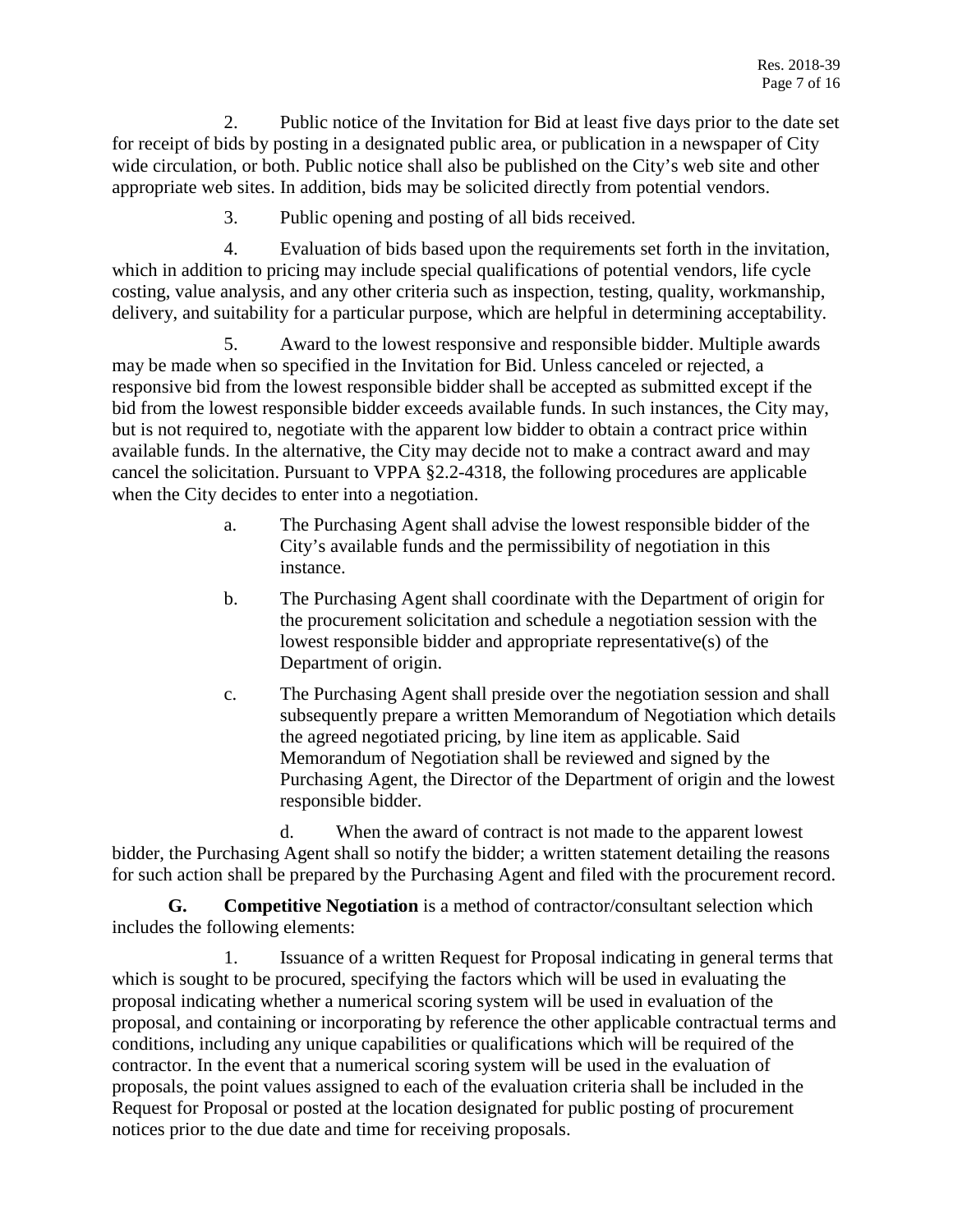2. Public notice of the Request for Proposal at least five days prior to the date set for receipt of proposals by posting in a designated public area or by publication in a newspaper of City wide circulation or both. Public notice shall also be published on the City's web site and other appropriate web sites*.* In addition, proposals may be solicited directly from potential vendors.

**H. Emergency Procurement -** In case of an emergency, a contract may be awarded without competitive sealed bidding or competitive negotiation; however, such procurement shall be made with such competition as is practical under the circumstances. "Emergency" is defined as any situation that poses a threat to the general public safety and/or constitutes a potential lifethreatening circumstance.

1. A written determination of the basis for the emergency and for the selection of the particular contractor shall be included in the appropriate contract or purchase order file. A written notice shall be posted on the City's web site or other appropriate web sites stating the basis for the emergency award and identifying the goods or services being procured, the selected contractor and the date of contract award.

2. The Purchasing Agent shall maintain a record of all emergency purchases, identifying the basis upon which each emergency purchase was made. Such records shall be available for public inspection during regular City business hours in the office of the Purchasing Agent.

**I. Informal Procurement** - Any City contract when the estimated cost is less than \$100,000 (\$100,000/Non-Professional Services; \$80,000 Professional Services) in value, shall be deemed an informal procurement and shall not be subject to the rules governing competitive sealed bidding or competitive negotiation. However, the Purchasing Agent shall solicit the requisite number of written competitive bids for each informal procurement as specified in the Purchasing Manual, determined by estimated contract value.

**J. Public Private Education Facilities and Infrastructure** - The "Public-Private Education Facilities and Infrastructure Act of 2002 (PPEA)" provides public entities an option for either approving an unsolicited proposal from a private entity or soliciting request for proposals or invitation for bids from private entities. Such projects are exempt from the VPPA. The City has developed procedures that are consistent with the principles of the PPEA and adopted by the City Council.

**K. Small Purchase** - Any purchase or lease of goods, professional, consultant, or nonprofessional services, or for the purchase of insurance, construction, or construction management, when the estimated cost is less than \$10,000, shall be deemed a small purchase and shall not be subject to the rules governing the formal competitive bidding process.

**L. Reverse Auctioning** - The purchase of goods, consultant or nonprofessional services, but not construction or professional services, may be made by reverse auctioning. However, bulk purchases of commodities used in road and highway construction and maintenance, and aggregates shall not be made by reverse auctioning.

**M. Sole/Best Practicable Source** - Upon a determination in writing by the Purchasing Agent that there is only one source practicably available for that which is to be procured, a contract may be negotiated and awarded to that source without competitive sealed bidding or competitive negotiation. A written record documenting the basis for this determination shall be included in the appropriate contract file or other records of the procurement. In addition, a notice shall be posted on the City web site or other appropriate web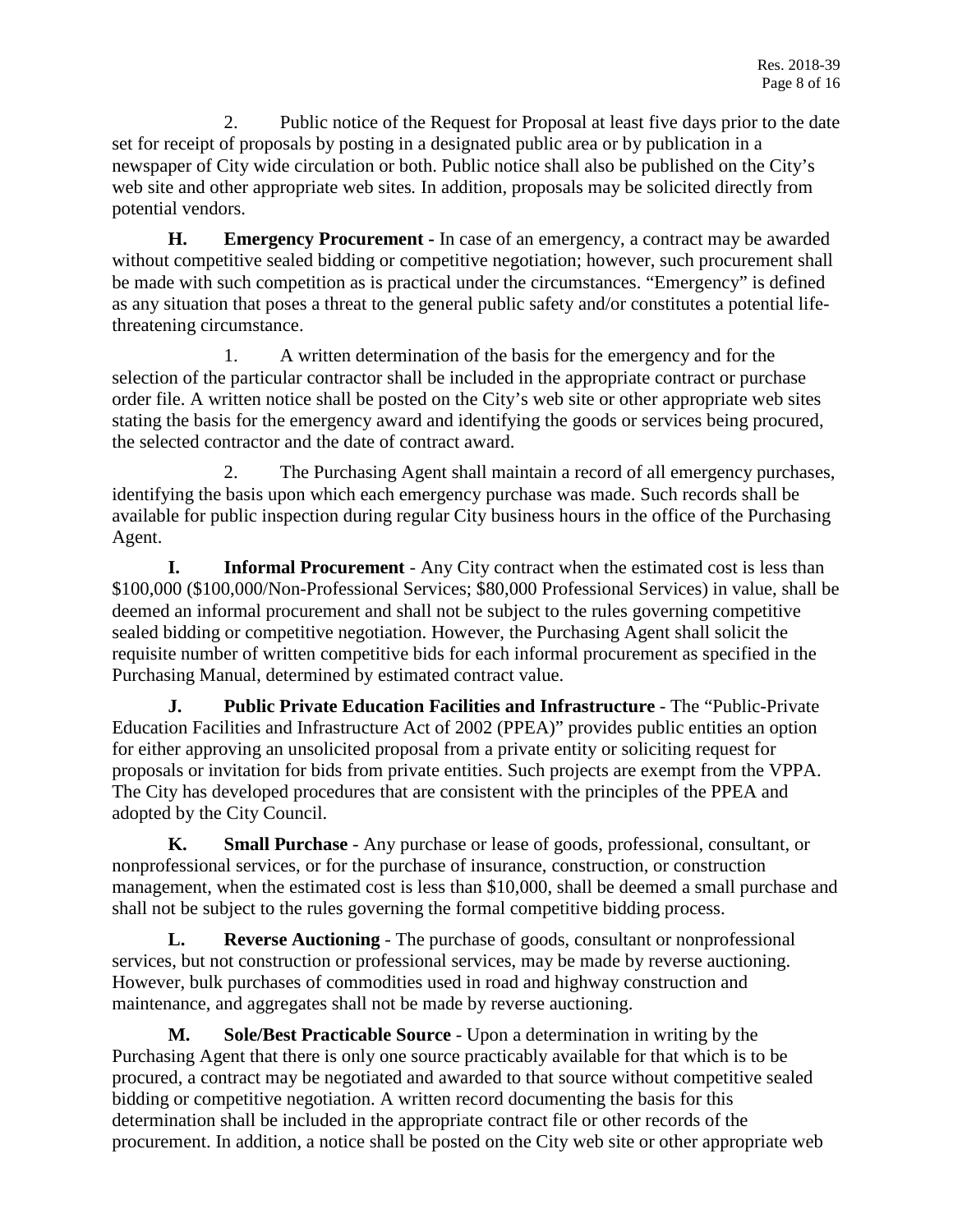sites stating the basis for the award and identifying the goods or services being procured, the selected contractor and the date of contract award.

#### **N. Job Order Contracting**

1. Job Order Contract ("JOC") shall mean a multi-year fixed unit-price contract as described in VPPA §2.2-4303.2. A JOC provides for issuance of job orders to accomplish alterations, renovations, building repairs and parking improvements for facility projects. New construction and the preparation of construction design or bid documents are generally excluded from the scope of JOCs, with limited exceptions.

2. The City may utilize Job Order Contract either through issuing its own solicitation or through a cooperative procurement arrangement under Section 3 above.

#### **O. Joint and Cooperative Procurement**

1. In accordance with VPPA §2.2-4304, the City may participate in, sponsor, conduct or administer a cooperative procurement agreement on behalf of or in conjunction with one or more other public bodies, or public agencies or institutions or localities of the several states of the United States or its territories, the District of Columbia, or the Metropolitan Washington Council of Governments, for the purpose of combining requirements to increase efficiency or reduce administrative expenses in any acquisition of goods and services. The City may likewise enter into a cooperative procurement agreement under a national cooperative purchasing program through which competitively solicited contracts have been established, such as U.S. Communities, Sourcewell, Choice Partners, NPPGov, or the National Cooperative Purchasing Alliance.

2. Except for contracts for architectural and engineering services, the City may purchase from another public body's contract even if it did not participate in the request for proposal or invitation to bid, if the request for proposal or invitation to bid specified that the procurement was being conducted on behalf of or that the resultant contract(s) shall be available for cooperative use by other public bodies.

3. The City may purchase from certain U.S. General Services Administration (GSA) contracts or a contract awarded by any other agency of the U.S. government, in accordance with the VPPA and approval of the Purchasing Agent.

4. The City may enter into a cooperative agreement under VPPA §§ 2.2-4304 and 2.2-4343 for the purpose of combining requirements to increase efficiency or to reduce administrative expenses.

5. The City may participate in or purchase goods and services through contracts awarded by other governmental bodies when it is determined by the Purchasing Agent that such use is in the best interest of the City and the contract is based on competitive principles.

6. All cooperative contracts entered into or used by the City shall be based on the procurement principles contained in this Resolution.

7. The City may utilize competitively-procured construction contracts awarded by other public agencies. Such cooperative contracts shall be in compliance with the general principles of cooperative purchasing specified in Article 2. Work performed under each cooperative contract for construction may not exceed \$1,000,000 per fiscal year.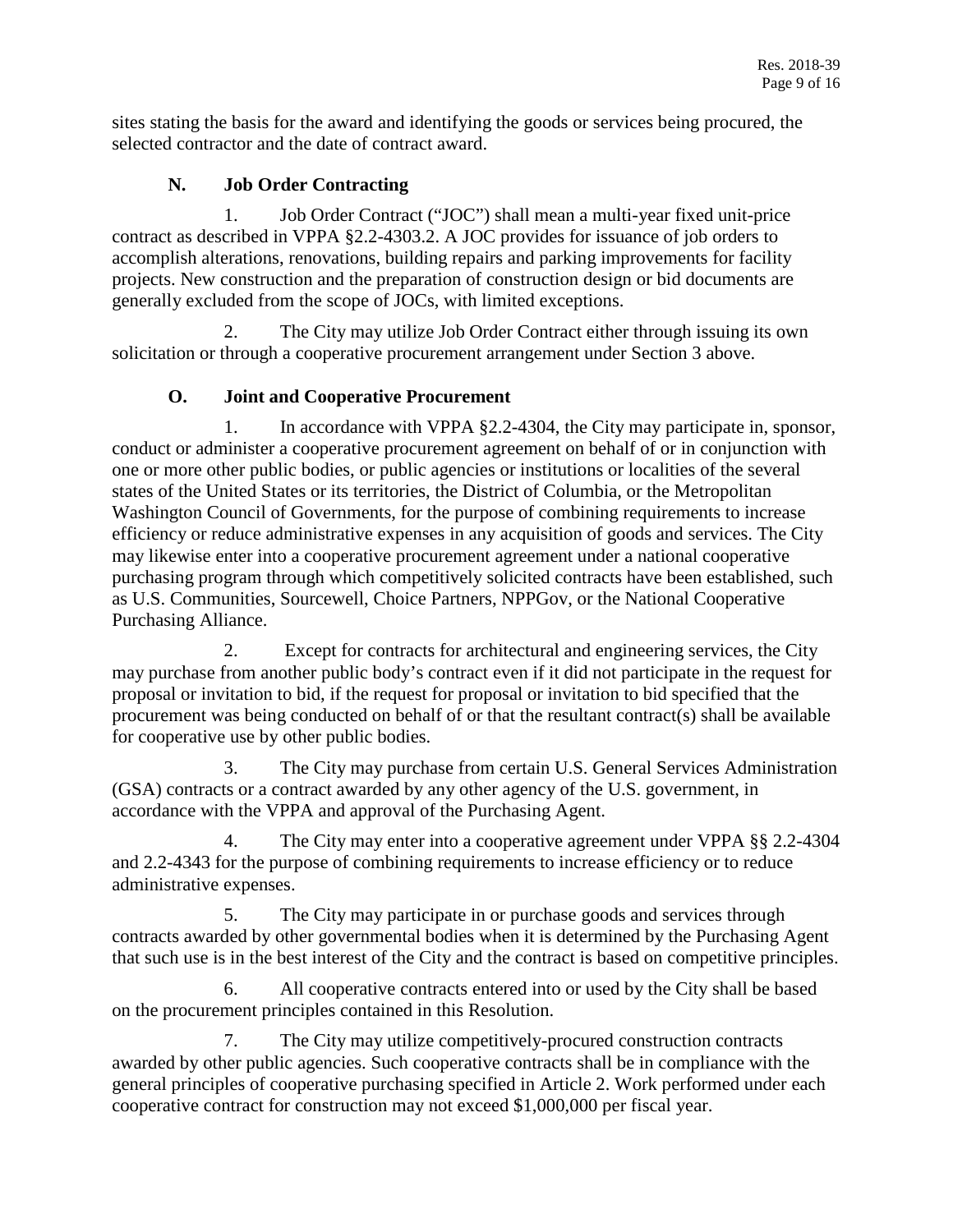#### **P. Construction Management at Risk**

In March 2016 the City established procedures, by Resolution of City Council, for the procurement of construction on a fixed price or not-to-exceed price construction management basis. Said procedures for Construction Management at Risk (CMAR) are consistent with the procedures adopted by the Commonwealth of Virginia Secretary of Administration for utilizing design-build or construction management contracts, pursuant to §2.2-4306 [as repealed and replaced by §§2.2-4378, 2.2-4379 and 2.2-4382] of the Code of Virginia.

#### **Q. Design-Build**

The City may enter into a contract for construction on a fixed price or not-to-exceed price design-build basis, provided it has adopted by Resolution procedures consistent with the procedures adopted by the Commonwealth of Virginia Secretary of Administration for utilizing design-build contracts, pursuant to §2.2-4382 of the Code of Virginia.

#### **R. Incentive contracting**

As authorized by VPPA §2.2-4343 (A)(10), any City procurement for construction may, but is not required to, provide for incentive contracting. Such incentives offer a contractor whose bid is accepted the opportunity to share in any cost savings realized by the City when project costs are reduced by such contractor, without affecting project quality, during construction of the project.

#### **S. Public-Private Education Facilities and Infrastructure Act of 2002 and the Public-Private Transportation Act of 1995**

**PPEA** shall mean the Public-Private Education Facilities and Infrastructure Act, Va. Code §56- 575.1 et seq.

**PPTA** shall mean the Public-Private Transportation Act, Va. Code § 56-556 et seq. Through the PPEA and PPTA partnerships, the public and private sectors work together to complete major projects to serve the City's interest.

The Public-Private Education Facilities and Infrastructure Act of 2002, Code of Virginia §56- 575.1 *et seq* (the "PPEA") and the Public-Private Transportation Act of 1995, Code of Virginia §33.2-1800 *et seq* (the "PPTA")(together, the "Acts") grant the City, a responsible public entity as defined in the Acts, the authority to create public-private partnerships for the development of a wide range of projects for public use, if the City determines there is a public need for the project and that private involvement may provide the project to the public in a timely or cost-effective fashion. Individually negotiated comprehensive agreements between an operator, as defined in the Acts, and the City will define the respective rights and obligations of the City and the private operator. It is incumbent upon the City and all private entities to comply with the provisions of the PPEA or PPTA as applicable.

The Acts establish requirements to which the City must adhere when soliciting, reviewing and approving proposals received pursuant to the PPEA or the PPTA. In addition, the Acts specify the criteria that must be used to select a proposal and the contents of the comprehensive agreement detailing the relationship between the City and the private entity.

The City Council, by Resolution, adopted Guidelines for reviewing and approving PPEA proposals in October 2002; Resolutions amending those Guidelines were adopted in June 2011 and in July 2015.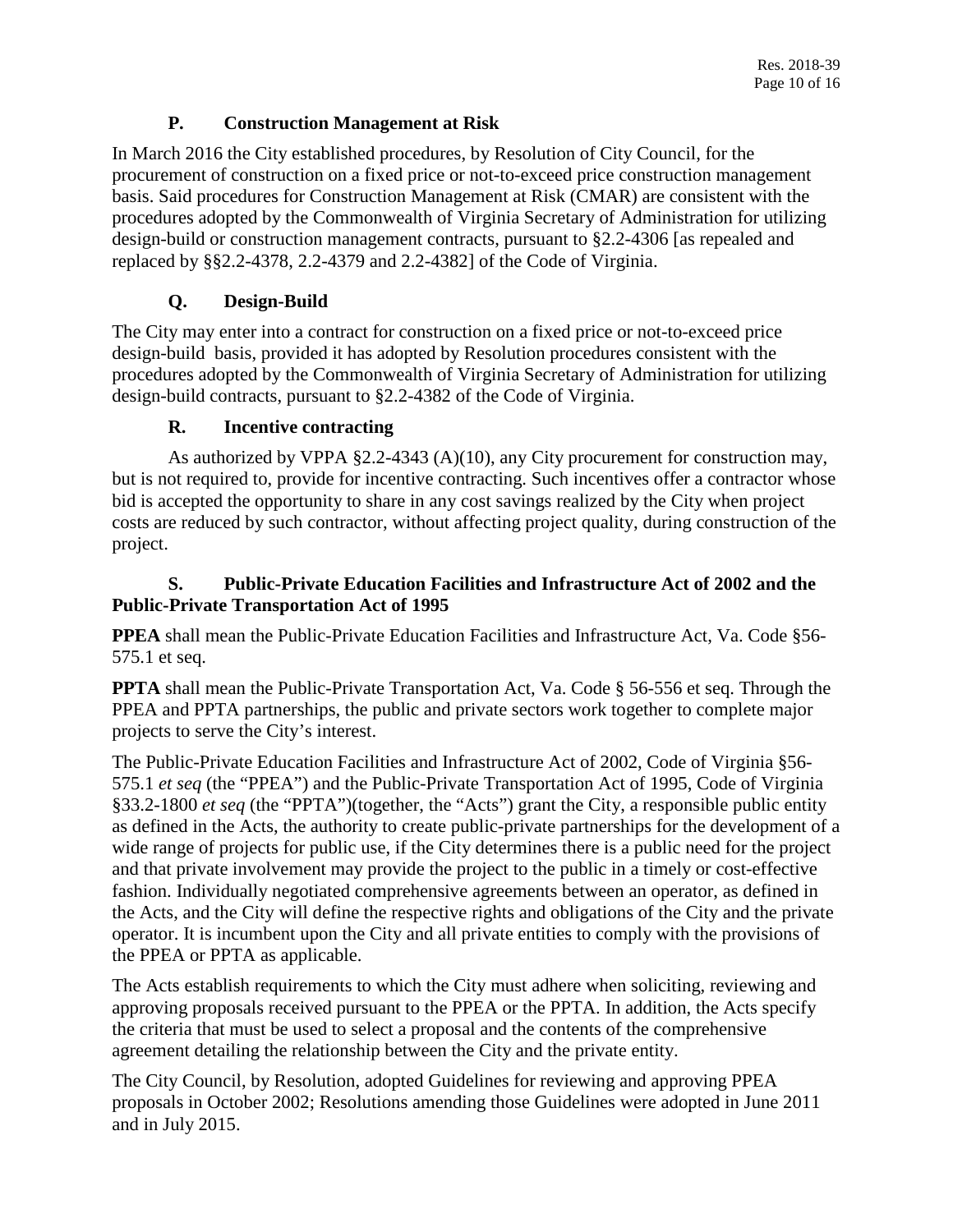Procurement under the PPEA or PPTA shall comply with all requirements of the City's Guidelines and the Virginia Code.

# <span id="page-13-0"></span>**SECTION 4. EXCEPTIONS TO THE REQUIREMENT FOR COMPETITIVE PROCUREMENT.**

The following types of procurement are exempt from the requirement for competitive procurement:

**A. Auction** - Upon a determination in writing by the Purchasing Agent that the purchase of goods, products or commodities from a public auction sale is in the best interests of the City, such items may be purchased at the auction, including online public auctions. The writing shall document the basis for this determination. However, bulk purchases of commodities used in road and highway construction and maintenance, and aggregates shall not be made by online public auctions.

**B**. **Insurance / Electric Utility Services** - As provided in the Code of Virginia, subdivision 13 of §2.2-4345, the City may enter into contracts without competitive sealed bidding or competitive negotiation for insurance or electric utility services if purchased through an association of which it is a member if the association was formed and is maintained for the purpose of promoting the interest and welfare of and developing close relationships with similar public bodies, provided such association has procured the insurance or electric utility services by use of competitive principles.

**C**. **Insurance** - As provided in § 2.2-4303(C), upon a written determination made in advance by the Purchasing Agent that competitive negotiation is either not practicable or not fiscally advantageous, insurance may be procured through a licensed agent or broker selected in the manner provided for the procurement of things other than professional services in §2.2- 4302.2(A)(3) of the VPPA.

**D**. **Legal Services** - The City (or any public body that has adopted this Resolution) may enter into contracts without competition for (1) the purchase of legal services; and (2) expert witnesses or other services associated with litigation or regulatory proceedings. Any contract for Legal Services may be entered into upon terms established by the City Attorney.

**E**. **Workshops** - The Purchasing Agent may enter into contracts without competition for the purchase of goods or services which are produced or performed by persons or in schools or workshops under the supervision of the Virginia Department for the Visually Handicapped; or which are produced or performed by employment services organizations which offer transitional or supported employment services serving individuals with disabilities, provided that the goods or services can be purchased within ten percent of their fair market value, will be of acceptable quality and can be produced in sufficient quantities and within the time required.

**F**. **Retirement Board Investments, Actuarial Services, Disability Determination Services** - The selection of services related to the management, purchase, or sale of authorized investments, actuarial services, and disability determination services shall be governed by the standard of care in Code of Virginia §51.1-124.32 and shall not be subject to the provisions of the VPPA.

**G**. **Ballots and Elections Materials** - Chapter 43, VPPA, of Title 2.2 shall not apply to contracts for equipment, software, services, the printing of ballots or statements of results, or other materials essential to the conduct of the election, except as stated in §24.2-602. The provisions of Code of Virginia §24.2-602 shall apply to such contracts.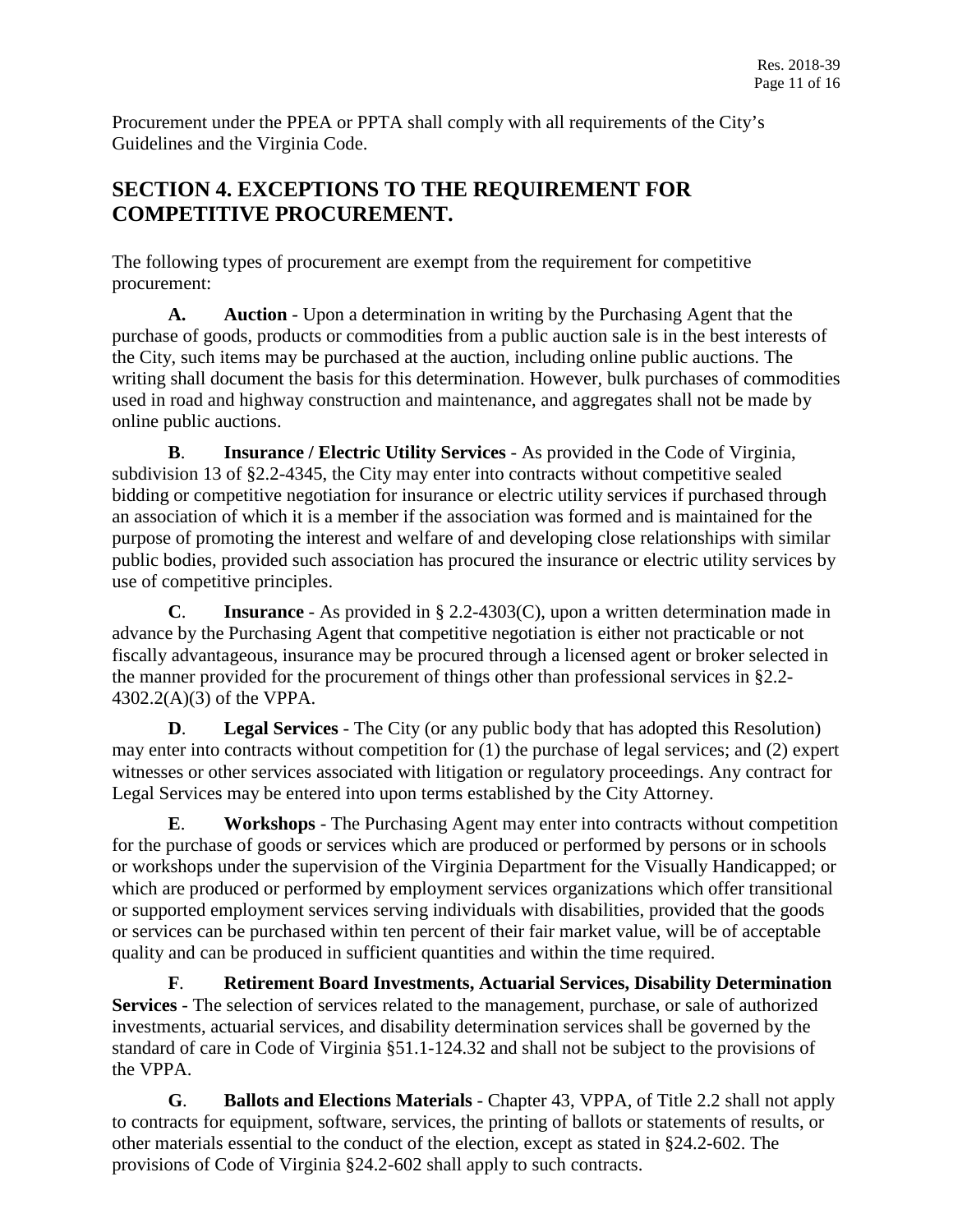**H**. **Conference Planning** - Acquisition of the use of meeting rooms and lodging rooms in hotels or motels is considered to be short term rentals of portions of real property-real estate transactions. So long as the procurement involves only the use of the facilities, the competitive requirements of the City of Falls Church Purchasing Resolution do not apply. However, if the procurement includes the provision of catered meals, audio visual equipment, or other related services, and the value of these other included services exceeds the \$10,000 level for which competition is required, the entire procurement, including the use of the space, shall be procured competitively as a package based on its anticipated value.

**I**. The purchase of Virginia-grown food products for use by a public body where the annual cost of the product is not expected to exceed \$100,000.

**J**. All other exemptions and limitations as specified in the VPPA Article 3 *Exemptions and Limitations*.

### <span id="page-14-0"></span>**SECTION 5. ENVIRONMENTAL PROCUREMENT POLICY**

The City endeavors to be a responsible environmental leader and shall incorporate environmental considerations in its public purchasing activities. Such sustainability-based procurement shall include the following considerations:

- Protection of the environment and conservation of natural resources.
- Acquisition of environmentally responsible goods and services.
- Use of recyclable and non-toxic products.
- Waste prevention and reduction.

# <span id="page-14-1"></span>**SECTION 6. SMALL AND DIVERSE BUSINESSES**

In its procurement activities, it is the intention of the City of Falls Church to facilitate the participation of small businesses and businesses owned by women, minorities, service-disabled veterans, and employment services organizations as defined in VPPA §2.2-4310. In doing so, the Purchasing Agent shall undertake reasonable effort to increase the opportunity for participation in the procurement process by such firms. Specific efforts or programs may be further detailed in the City's *Purchasing Manual*.

### <span id="page-14-2"></span>**SECTION 7. IMMIGRATION REFORM AND CONTROL ACT COMPLIANCE**

The City shall provide in every written contract, that the contractor does not and shall not during the performance of the contract for goods and services in the Commonwealth, knowingly employ an unauthorized alien as defined in the Immigration Reform and Control Act of 1986.

# <span id="page-14-3"></span>**SECTION 8. FEDERAL PROCUREMENT LAW**

<span id="page-14-4"></span>All procurement activities and contract awards utilizing federal funds shall be conducted in compliance with applicable federal law and the "Uniform Guidance" (Uniform Administrative Requirements, Cost Principles, and Audit Requirements for Federal Awards – otherwise referred to as the "Omni Circular" or "Super Circular," 2 CFR Part 200).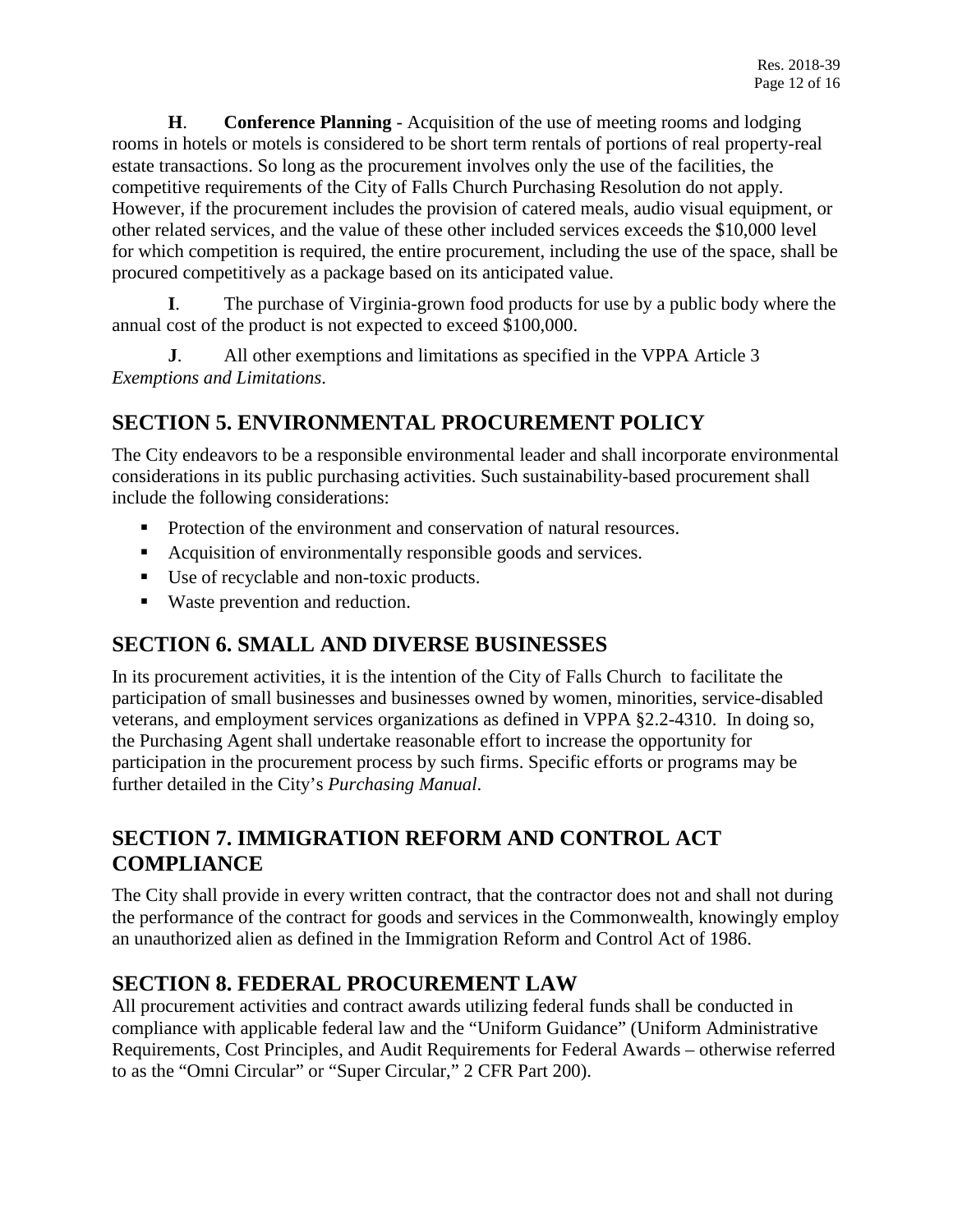# **Article III - Contract Administration**

# <span id="page-15-0"></span>**SECTION 1. BRAND NAMES**

Unless otherwise provided in a particular Invitation to Bid, the name of a certain brand, make or manufacturer shall not restrict bidders to the specific brand, make or manufacturer named but shall be deemed to convey the general style, type, character, and quality of the article desired. Any article that the City, through the Purchasing Agent and in its sole discretion, determined, to be the equal of that specified, considering quality, workmanship, economy of operation, and suitability for the purpose intended, shall be accepted.

# <span id="page-15-1"></span>**SECTION 2. RETAINAGE**

A. In any City contract for construction that provides for progress payments in installments based upon an estimated percentage of completion, the contractor shall be paid at least ninety-five percent of the earned sum when payment is due, with no more than five percent being retained to ensure faithful performance of the contract. All amounts withheld may be included in the final payment. Any subcontract for a City project that provides for similar progress payments shall be subject to the provisions of this section.

B. For grant-funded construction projects administered through the Virginia Department of Transportation (VDOT), no retainage will be held.

### <span id="page-15-2"></span>**SECTION 3. DEBARMENT OR SUSPENSION**

A. Any person or firm suspended or debarred from participation in City procurement shall be notified in writing by the City Purchasing Agent.

1. The Notice of Suspension shall state the reasons for the actions taken and such decision shall be final unless the person or firm appeals within thirty (30) days of receipt of the Notice by instituting legal action as provided in the Code of Virginia.

2. The Notice of Debarment shall state the reasons for the actions taken and the decision shall be final unless the person or firm appeals within thirty (30) days of receipt of the notice by instituting legal action as provided in the Code of Virginia.

The City Purchasing Agent shall have the authority to suspend or debar a person or firm from bidding on any contract for the causes stated below:

1. Conviction for commission of a criminal offense as an incident to obtaining or attempting to obtain a public or private contract or subcontract, or in the performance of such contract or subcontract;

2. Conviction under state or federal statutes of embezzlement, theft, forgery, bribery, falsification or destruction of records, receiving stolen property, or any other offense indicating a lack of business integrity or business honesty which currently, seriously, and directly affects responsibility as a City contractor;

3. Conviction under the state or federal antitrust statutes arising out of the submission of bids or proposals;

4. Violation of contract provisions, as set forth below, of a character which is regarded by the City Purchasing Agent to be so serious as to justify suspension or debarment action: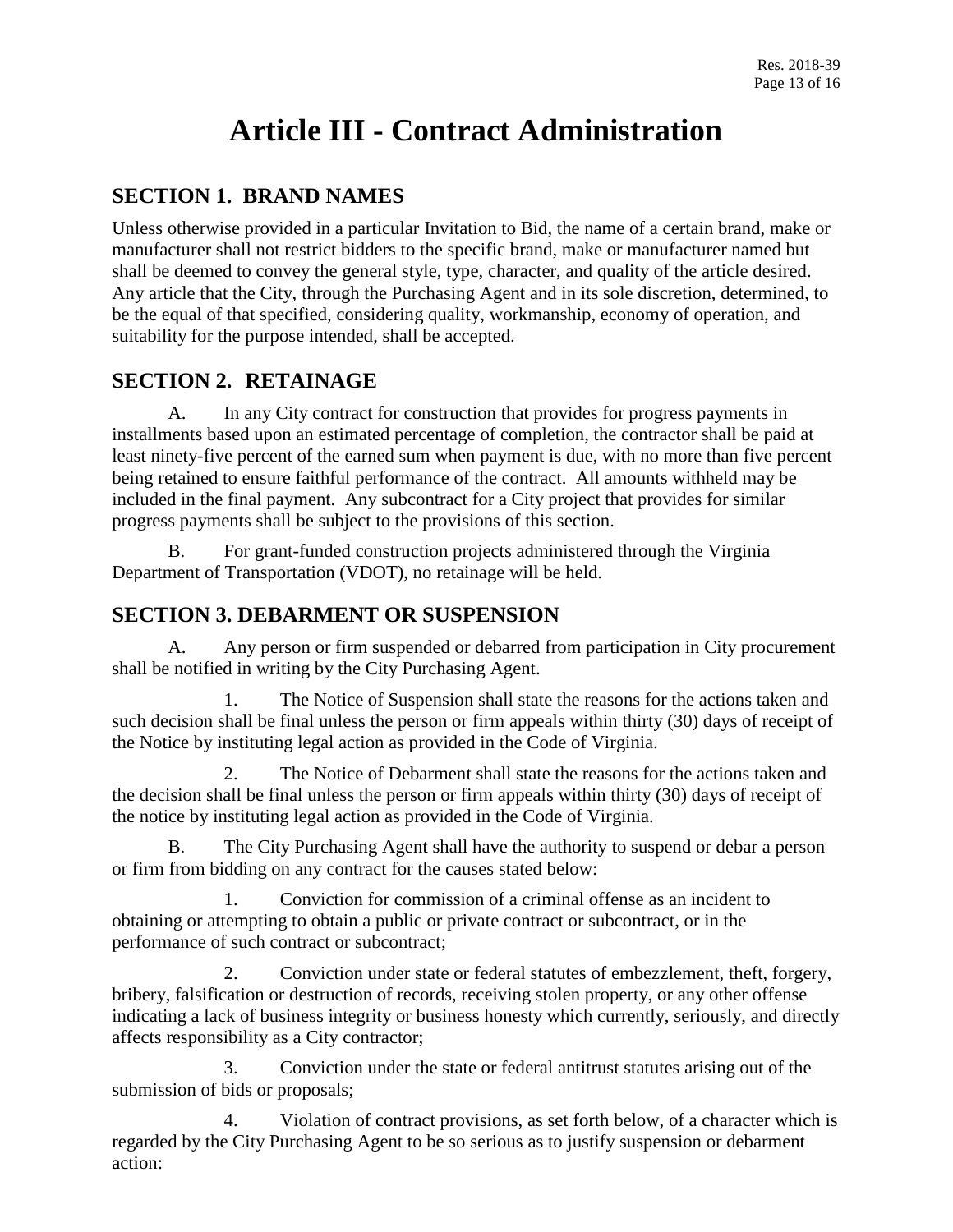- a. failure without good cause to perform in accordance with the specifications or within the time limit provided in the contract; or
- b. a recent record of failure to perform or of unsatisfactory performance in accordance with the terms of one or more contracts, provided that failure to perform or unsatisfactory performance caused by acts beyond the control of the contractor shall not be considered to be a basis for suspension or debarment;

5. Any other cause the City Purchasing Agent determines to be so serious and compelling as to affect responsibility as a contractor, such as debarment by another governmental entity for any cause listed herein, or because of prior reprimands;

6. The contractor has abandoned performance, been terminated for default on a City project, or has taken any actions that inure to the detriment of the City of Falls Church or a City of Falls Church project.;

7. The contractor is in default on any surety bond or written guarantee on which the City is an obligee.

<span id="page-16-0"></span>C. If, upon appeal, it is determined that the action taken by the City Purchasing Agent was arbitrary or capricious, or not in accordance with the Constitution of Virginia, statutes or regulations, the sole relief available to the person or firm shall be restoration of eligibility. The person or firm may not institute legal action until all statutory requirements have been met.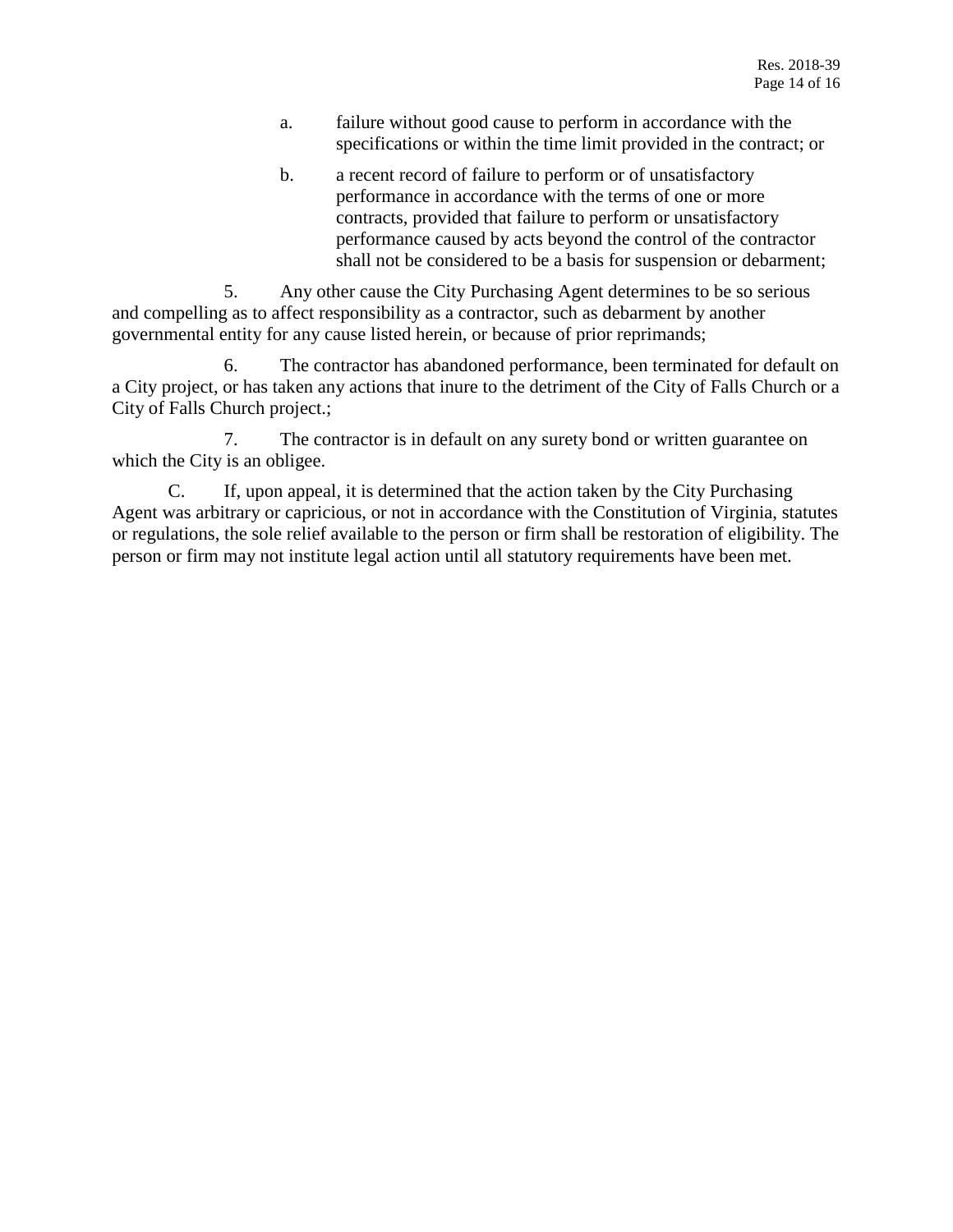# **Article IV - Bidder/Contractor Remedies**

# <span id="page-17-0"></span>**SECTION 1. APPEAL OF DENIAL OF WITHDRAWAL OF BID**

A. A decision denying withdrawal of a bid submitted by a bidder or offeror shall be final and conclusive unless the bidder appeals the decision within ten (10) days after receipt of the decision by instituting legal action as provided in the Code of Virginia. The bidder or offeror may not institute legal action until all statutory requirements have been met.

B. If no bid bond was posted, a bidder refused withdrawal of bid, prior to appealing, shall deliver to the City a certified check or cash bond in the amount of the difference between the bid sought to be withdrawn and the next low bid. Such security shall be released only upon a final determination that the bidder was entitled to withdraw the bid.

C. If, upon appeal, it is determined that the decision refusing withdrawal of the bid was not an honest exercise of discretion, but rather was arbitrary or capricious or not in accordance with the Constitution of Virginia, applicable state law or regulation, or the terms or conditions of the Invitation to Bid, the sole relief shall be withdrawal of the bid.

# <span id="page-17-1"></span>**SECTION 2. APPEAL OF DETERMINATION OF NONRESPONSIBILITY**

A. Any bidder who, despite being the apparent low bidder, is determined not to be a responsible bidder for a particular City contract shall be notified in writing by the City Purchasing Agent. Such notice shall state the basis for the determination, which shall be final unless the bidder appeals the decision within ten (10) days of receipt of the notice by instituting legal action as provided in the Code of Virginia. The bidder may not institute legal action until all statutory requirements have been met.

B. If, upon appeal, it is determined that the decision of the City Purchasing Agent was arbitrary or capricious and the award for the particular City contract in question has not been made, the sole relief available to the bidder shall be a finding that the bidder is a responsible bidder for the City contract in question. Where the award has been made, the City may declare the contract void upon a finding that this action is in the best interest of the public. Where a contract is declared void, the performing contractor shall be compensated for the cost of performance up to the time of such declaration. In no event shall the performing contractor be entitled to lost profits.

# <span id="page-17-2"></span>**SECTION 3. PROTEST OF AWARD OR DECISION TO AWARD**

Any bidder or offeror may protest the award or decision to award a contract by submitting a protest in writing to the City Purchasing Agent, or an official designated by the City, no later than ten (10) days after the award or the announcement of the decision to award, whichever occurs first. Any potential bidder or offeror on a contract negotiated on a sole source or emergency basis who desires to protest the award or decision to award such contract shall submit such protest in the same manner no later than ten days after posting or publication of the notice of such contract. However, if the protest of any actual or potential bidder or offeror depends in whole or in part upon information contained in public records pertaining to the procurement transaction which are subject to inspection, then the time within which the protest must be submitted shall expire ten days after those records are available for inspection by such bidder or offeror, or at such later time as provided herein. No protest shall lie for a claim that the selected bidder or offeror is not a responsible bidder or offeror. The written protest shall include